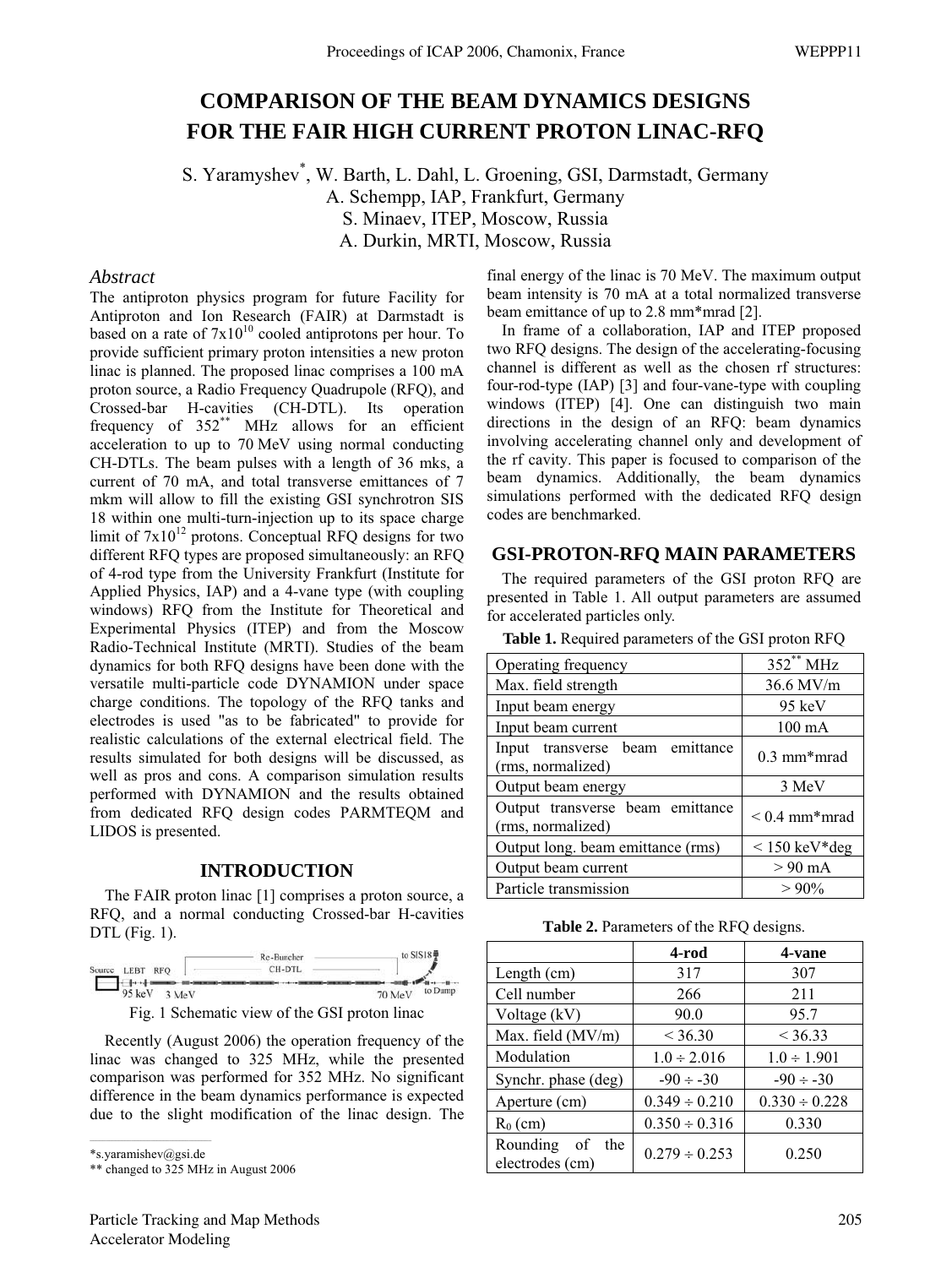Both proposed RFQ designs have similar main parameters, namely length, voltage, average aperture etc. but the laws of modulation and synchronous phase along the structure are significantly different. Additionally, in the 4-vane design the average aperture, the width, and the rounding of the electrodes are constant along the RFQ, while in the 4-rod design these parameters are significantly different along the channel (Table 2).

# **BENCHMARKING OF THE CODES**

The well-known code PARMTEQM [5] was used in IAP for the RFQ design, while ITEP implemented dedicated code LIDOS [6], created in MRTI. Both codes provide for the geometrical parameters of the RFQ electrodes (cell length, modulation, aperture, etc.) as well as for the beam dynamics study in the created structure.

Results of the calculations were compared with simulations done by means of the multiparticle code DYNAMION [7], created in ITEP and developed in GSI. The advanced code DYNAMION calculates beam dynamics in linear accelerators and transport lines under space charge conditions with high accuracy. The method of the particle-particle interaction is implemented. A dedicated routine prevents artificial particle collisions. Virtual bunches (before and after the main one) are introduced for an adequate calculation of the space charge influence for the continuous beam, the bunching process, and behavior of the sequence of the bunches in an RFQ. Reliability of the results simulated with the DYNAMION was verified experimentally for several linacs in the leading accelerator centers as well as by a comparison with the analytical models.

In a first step, an adequate description of the RFQs had been carried out. All geometrical data, available from the technical specifications, were used. The electrodes were described "as to be fabricated". The voltage in each cell was assumed constant. Dedicated subroutines of the DYNAMION code precisely calculate the 3D external electrical field solving the Laplace equation for the potential:

x *RFQ Input Radial Matcher:* the area for the grid is formed by the surface of the electrodes and of the flange of the tank.

x *RFQ cells:* the area for the grid for each cell is formed by the surface of the modulated electrodes. The calculated potential is approximated with classical 8-term series assuming the quadrupole symmetry. The coefficients of the series are introduced into calculations as input data. The 3D electrical fields are calculated as corresponding derivatives of the potential.

For the benchmarking of the codes the PARMTEQM / LIDOS input particle distributions (4000 macroparticles) were directly used for the calculations with the DYNAMION code. The comparison of the output beam parameters is presented for the 4-rod (Table 3) and the 4-vane (Table 4) RFQ designs.

The DYNAMION code calculates about 10% lower transmission than PARMTEQM. Mainly the treatment of

the space charge influence is responsible for this effect. The longitudinal rms emittance, calculated with DYNAMION, is significantly higher (30%) than the PARMTEQM value even with lower particle transmission. The discrepancy between results of the codes LIDOS and DYNAMION is less than the difference between PARMTEQM and DYNAMION due to the sophisticated FFT space charge solver, used in the LIDOS code.

| <b>Table 3.</b> Input / output beam parameters of the 4-rod RFQ |  |  |  |  |                                            |  |
|-----------------------------------------------------------------|--|--|--|--|--------------------------------------------|--|
|                                                                 |  |  |  |  | design calculated by means of PARMTEQM and |  |
| DYNAMION.                                                       |  |  |  |  |                                            |  |

|                                                | <b>PARMTEQM</b>       | <b>DYNAMION</b>       |
|------------------------------------------------|-----------------------|-----------------------|
| Input beam current                             | $100 \text{ mA}$      |                       |
| Input beam emittance                           |                       |                       |
| - total, unnormalized                          | 150 mm*mrad           |                       |
| - rms, normalized                              | $0.352$ mm*mrad       |                       |
| Transmission                                   | $100\%$               | $87\%$                |
| - accelerated particles                        | $>95\%$               | $85\%$                |
| Output transv. beam                            | $0.352$ mm*mrad       | $0.302$ mm*mrad       |
| emittances (rms, norm.)                        | $0.352$ mm*mrad       | $0.302$ mm*mrad       |
| Output long.<br>beam<br>emittance (rms, norm.) | $134 \text{ keV*deg}$ | $176 \text{ keV*deg}$ |

**Table 4.** Input / output beam parameters of the 4-vane RFQ design calculated by means of LIDOS and DYNAMION.

|                                                                    | <b>LIDOS</b>                       | <b>DYNAMION</b>                    |  |
|--------------------------------------------------------------------|------------------------------------|------------------------------------|--|
| Input beam current                                                 | $100 \text{ mA}$                   |                                    |  |
| Input beam emittance<br>- total, unnormalized<br>- rms, normalized | 141 mm*mrad<br>$0.264$ mm*mrad     |                                    |  |
| Transmission<br>- accelerated particles                            | $100\%$<br>$94\%$                  | $97\%$<br>88 %                     |  |
| Output transv.<br>beam<br>emittances (rms, norm.)                  | $0.280$ mm*mrad<br>$0.280$ mm*mrad | $0.276$ mm*mrad<br>$0.262$ mm*mrad |  |
| long.<br>beam<br>Output<br>emittance (rms, norm.)                  | $180 \text{ keV*deg}$              | $180 \text{ keV*deg}$              |  |

# **MACRO-PARAMETERS OF THE RFQ DESIGNS**

A normalized acceptance  $V_k$  for each RFQ cell can be calculated from the solution of the Floquet equation as

$$
V_k = v_f \frac{a^2}{\lambda}
$$

where  $\nu_f$  is the minimum of the phase advance  $\mu$  on the focusing period,  $\boldsymbol{a}$  - aperture of the cell,  $\boldsymbol{\lambda}$  - wave length of the operating frequency [8]. In case of an intense beam, assuming uniformly charged KV particle distribution, the phase advance  $\mu$  and correspondingly acceptance  $V_k$  can be estimated as

$$
\mu = \mu_0 \left( \sqrt{1 + h^2} - h \right),
$$
  

$$
V_k = V_{k0} \left( \sqrt{1 + h^2} - h \right),
$$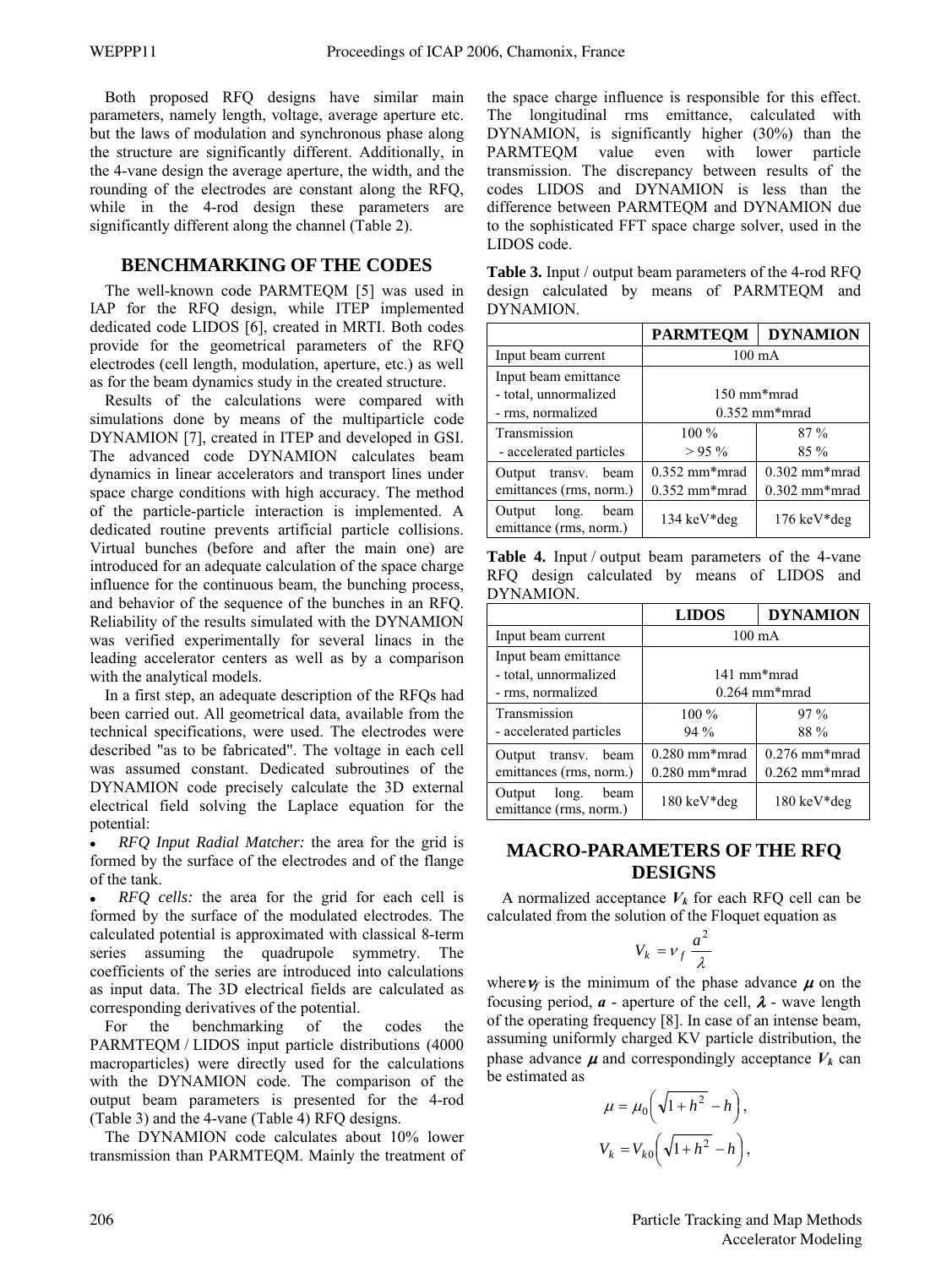where  $\mu_0$  and  $V_{k0}$  - phase advance and acceptance without current. Coulomb parameter *h* is

$$
h = \frac{1}{4\mu_0} \frac{\lambda}{\beta \varepsilon} \frac{I_{peak}}{I_0} \,,
$$

with  $\beta$  - relative particle velocity,  $\varepsilon$  - total unnormalized beam emittance,  $I_0 = 3.13 \times 10^7$  A,  $I_{peak} \sim 1/\Delta \Phi$  beam peak current,  $\Delta \Phi$  - phase spread [8].

The local acceptances of the proposed RFQ designs along the accelerating-focusing channels are presented in Fig. 2 for low (0 mA) and high beam current (100 mA).



Fig. 2 The local acceptances along structures for low and high beam current.

The acceptance of the 4-rod RFQ at the main part is about of 30% below the acceptance of the 4-vane one in the high current case. This fact is also confirmed by beam dynamics simulations with higher beam emittance presented below.

# **COMPARISON USING DYNAMION CODE**

In a second step, the comparison of the two RFQ designs was performed using DYNAMION code (Table 5).

**Table 5.** Comparison of the beam parameters for of the RFQ designs; input particle distribution generated by DYNAMION.

|                                    | 4-rod | 4-vane |
|------------------------------------|-------|--------|
| Input beam current (mA)            | 100   |        |
| Input beam emittance               |       |        |
| - total, unnormalized (mm*mrad)    | 130   |        |
| - rms, normalized (mm*mrad)        | 0.3   |        |
| Input beam radius (mm)             | 2.4   | 3.1    |
| Input beam angle (mrad)            | 81    | 101    |
| Transmission (%)                   | 87    | 95     |
| - accelerated particles $(\% )$    | 86    | 85     |
| Output beam emittance (rms, norm.) |       |        |
| - horizontal plane (mm*mrad)       | 0.238 | 0.281  |
| - vertical plane (mm*mrad)         | 0.245 | 0.278  |
| - longitudinal plane (keV*deg)     | 175   | 175    |

The beam dynamics for the both RFQ designs was simulated solving the same particle motion equation and space charge conditions. The same input beam

Particle Tracking and Map Methods Accelerator Modeling

characteristics were used except the matched Twissparameters, which were calculated individually for each RFQ in accordance with the Input Radial Matcher design and the beam- current and -emittance. A Gaussian input distribution (truncated at  $2\sigma$ ) was generated in both transverse planes and uniform in the longitudinal plane.

Results for the RFQ designs are very similar due to the particle transmission and the longitudinal rms emittance. A slight difference is observed for the transverse rms emittance (13%). The transverse and the longitudinal output phase-space distributions are shown in Fig. 3.



Fig. 3 Four-rod (*a*) and four-vane (*b*) transverse and longitudinal output phase-space particle distributions.

Additional series of the beam dynamics simulations were carried out for different combinations of the input beam current and emittance:

- different beam emittance with a constant beam current of 100 mA (Fig. 4);

different beam current and emittance with a constant beam brilliance, i.e. ratio of the current to the emittance of 100 mA / 0.3 mm\*mrad (Fig.5).

The particle transmission for both RFQ designs at the working point is the same and differs by less than 10% in the wide range of the input parameters.



Fig. 4. Particle transmission as a function of the input emittance with an input beam current of 100 mA.